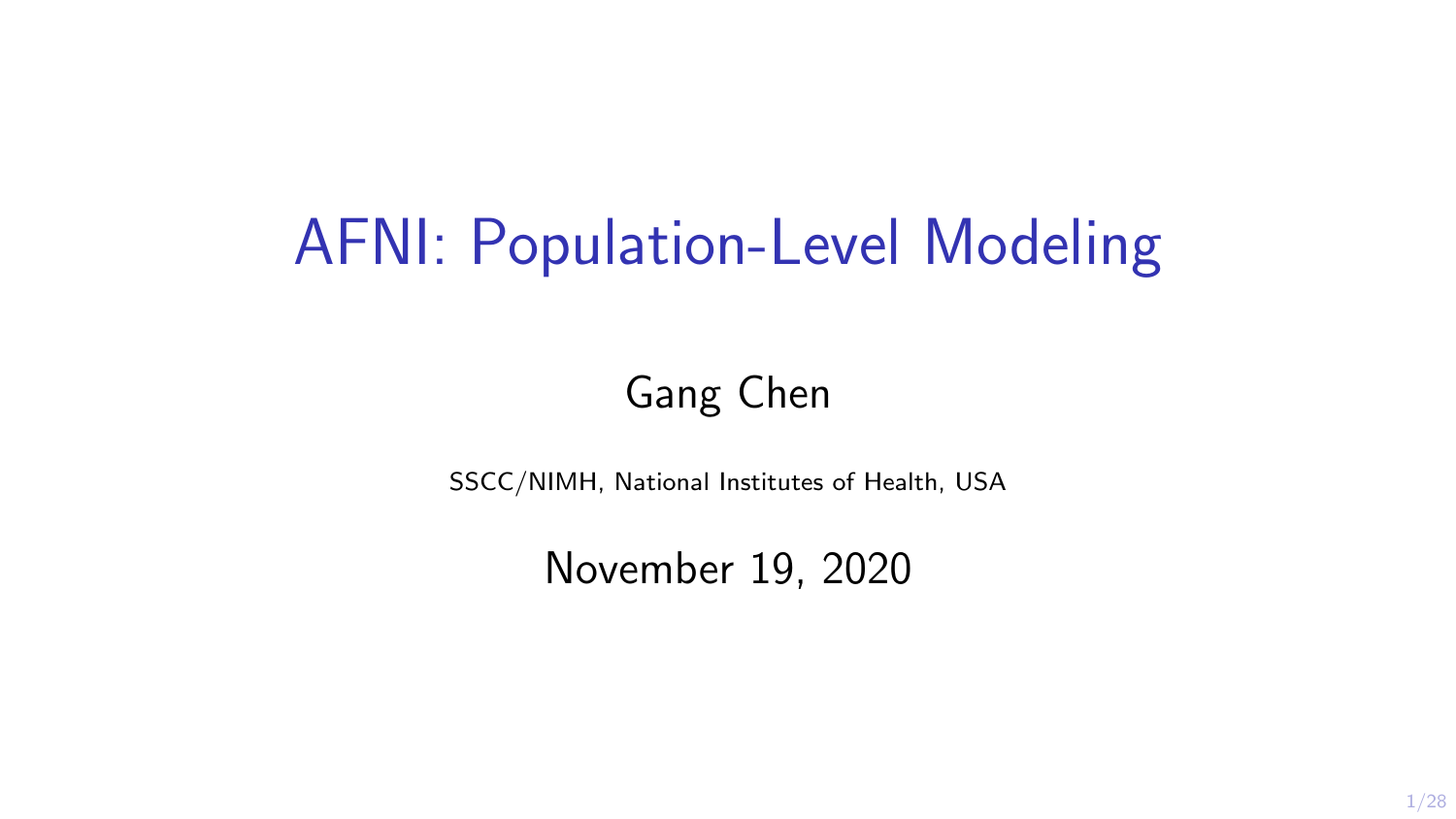### Three subsections

- $\triangleright$  Part 1 Overview, perspectives and concepts
- $\blacktriangleright$  Part 2 Basic modeling approaches
- $\blacktriangleright$  Part 3 Advanced modeling approaches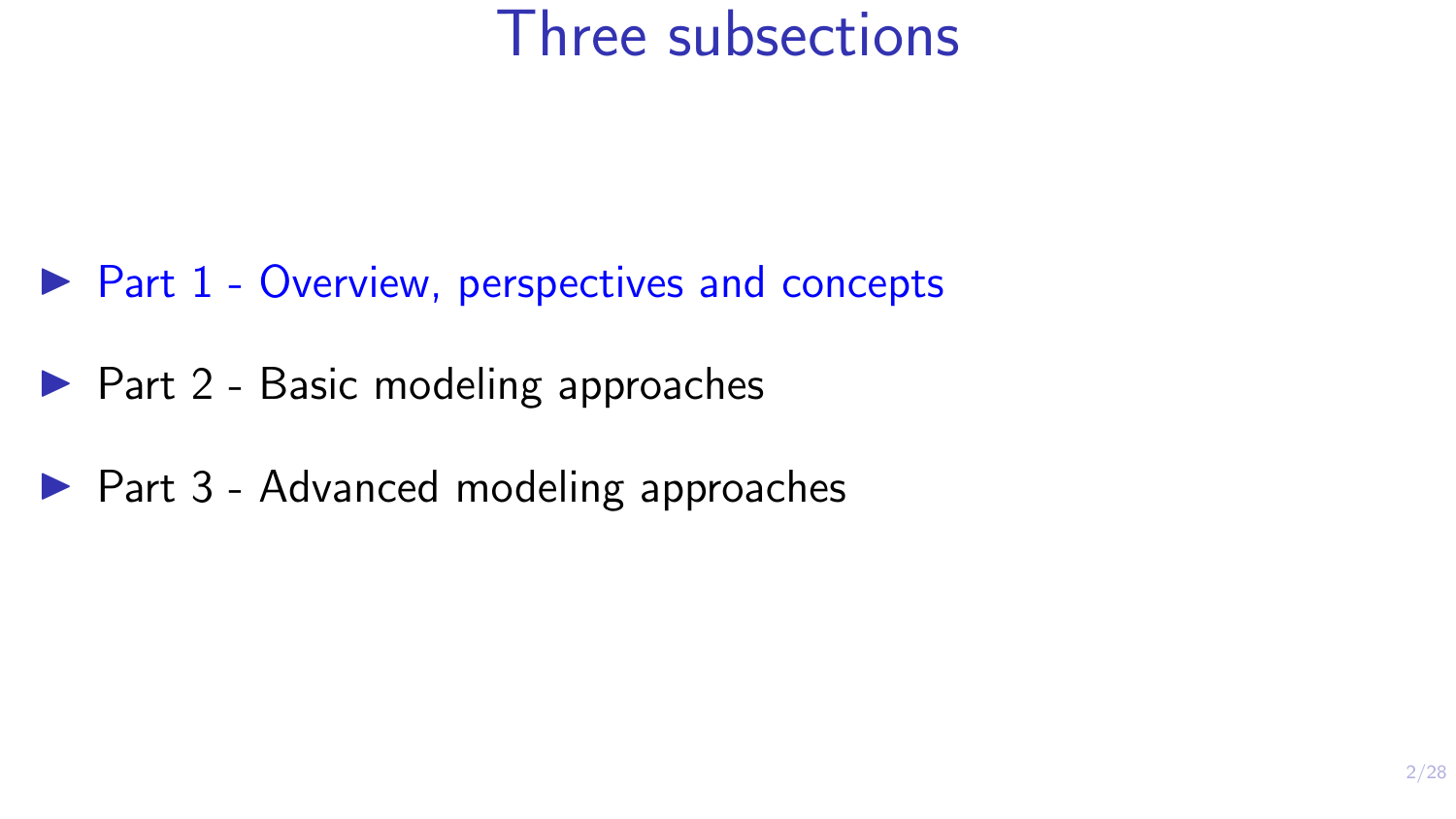## Themes

### $\blacktriangleright$  Modeling considerations

- Spatial unit: voxel, surface node or ROI level
- Input data: effect estimates with/without uncertainty
- Data reduction: trial- vs condition-level effects
- BOLD response: presumed vs estimated HDR
- Handling quantitative variables: linear vs nonlinear
- Interaction: homogeneity vs heterogeneity
- $\blacktriangleright$  Model types
	- Conventional: Student's t, GLM, AN(C)OVA, LME
	- Adventurous: Bayes, multilevel smoothing splines
- $\blacktriangleright$  Focus
	- Model vs effects of interest or no interest
	- Estimation (full results) vs inference (dichotomization)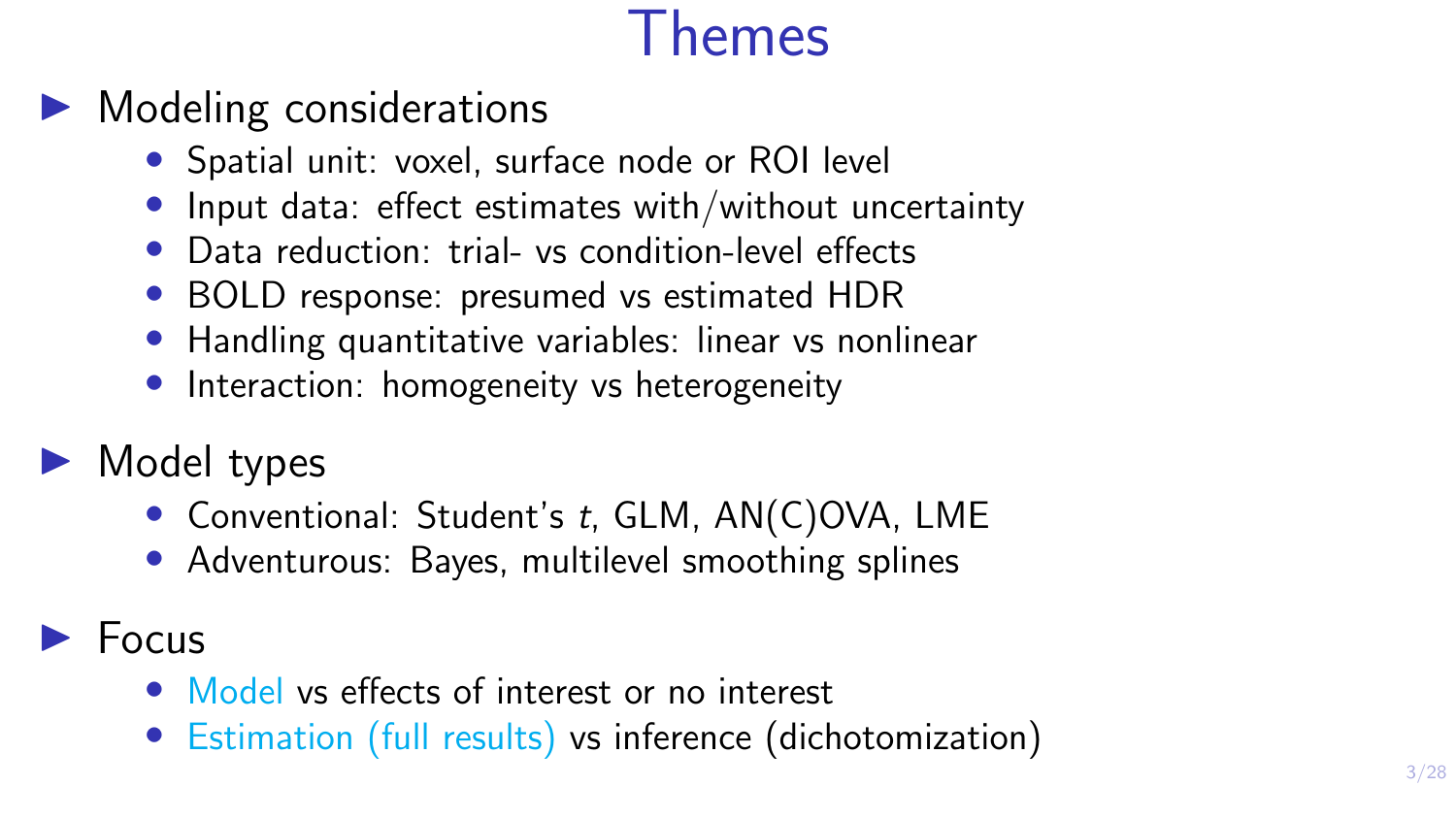# Program list

| Spatial Unit         | Program         | Model                        |  |  |
|----------------------|-----------------|------------------------------|--|--|
|                      | $3d$ ttest $++$ | t-tests, GLM                 |  |  |
|                      | 3dMEMA          | effect $+$ t-stat as input   |  |  |
| voxel, node, ROI     | 3dMVM           | GLM, AN(C)OVA                |  |  |
|                      | 3dLME           | simple LME                   |  |  |
|                      | 3dLMEr          | LME, test-rest reliability   |  |  |
| massively univariate | 3dMSS           | multilevel smoothing splines |  |  |
|                      | 3dICC           | intra-class correlation      |  |  |
|                      | 3dISC           | inter-subject correlation    |  |  |
| <b>ROI</b>           | <b>RBA</b>      | region-based analysis        |  |  |
| Bayesian multilevel  | <b>MBA</b>      | matrix-based analysis        |  |  |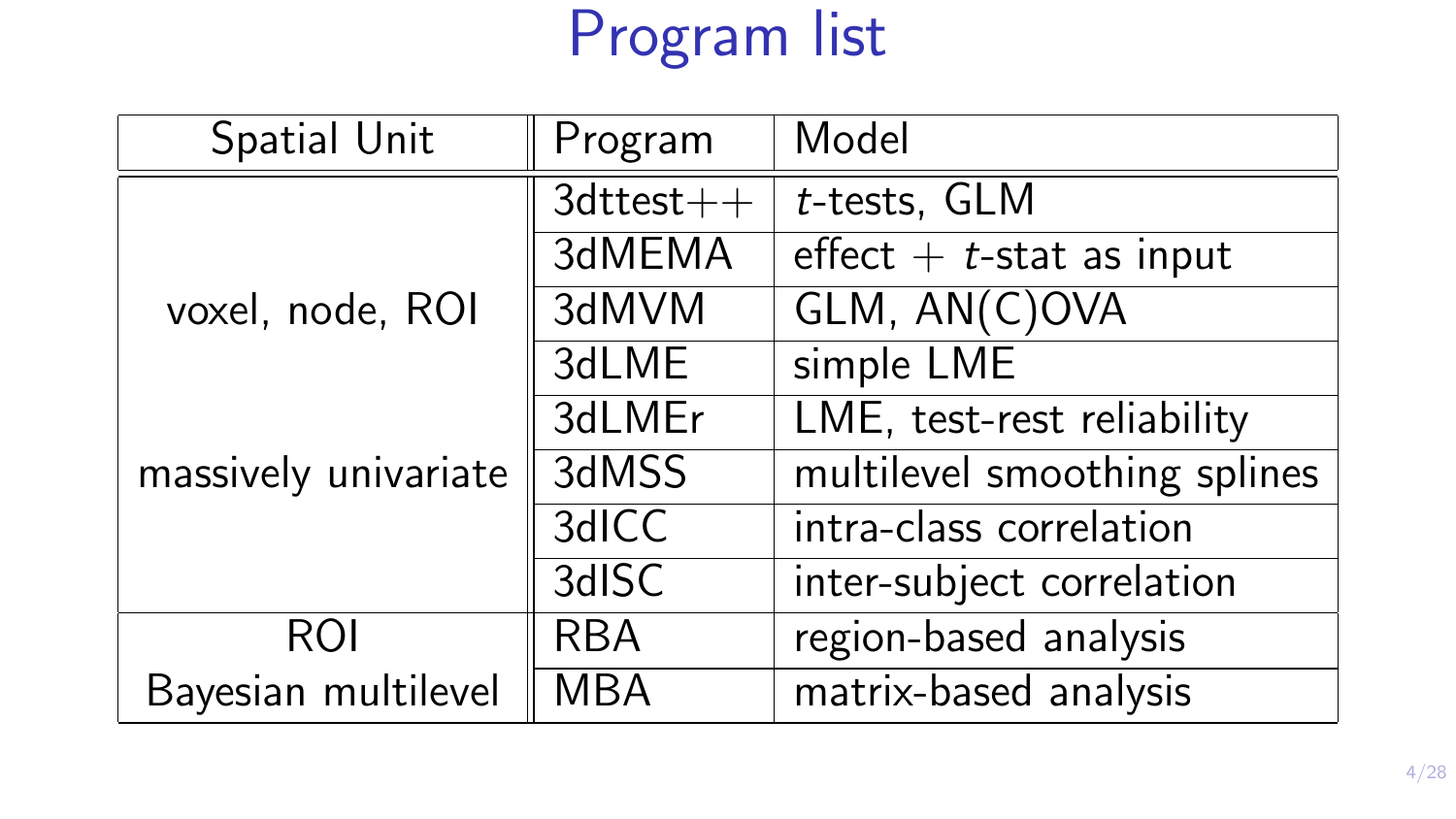## Data hierarchy

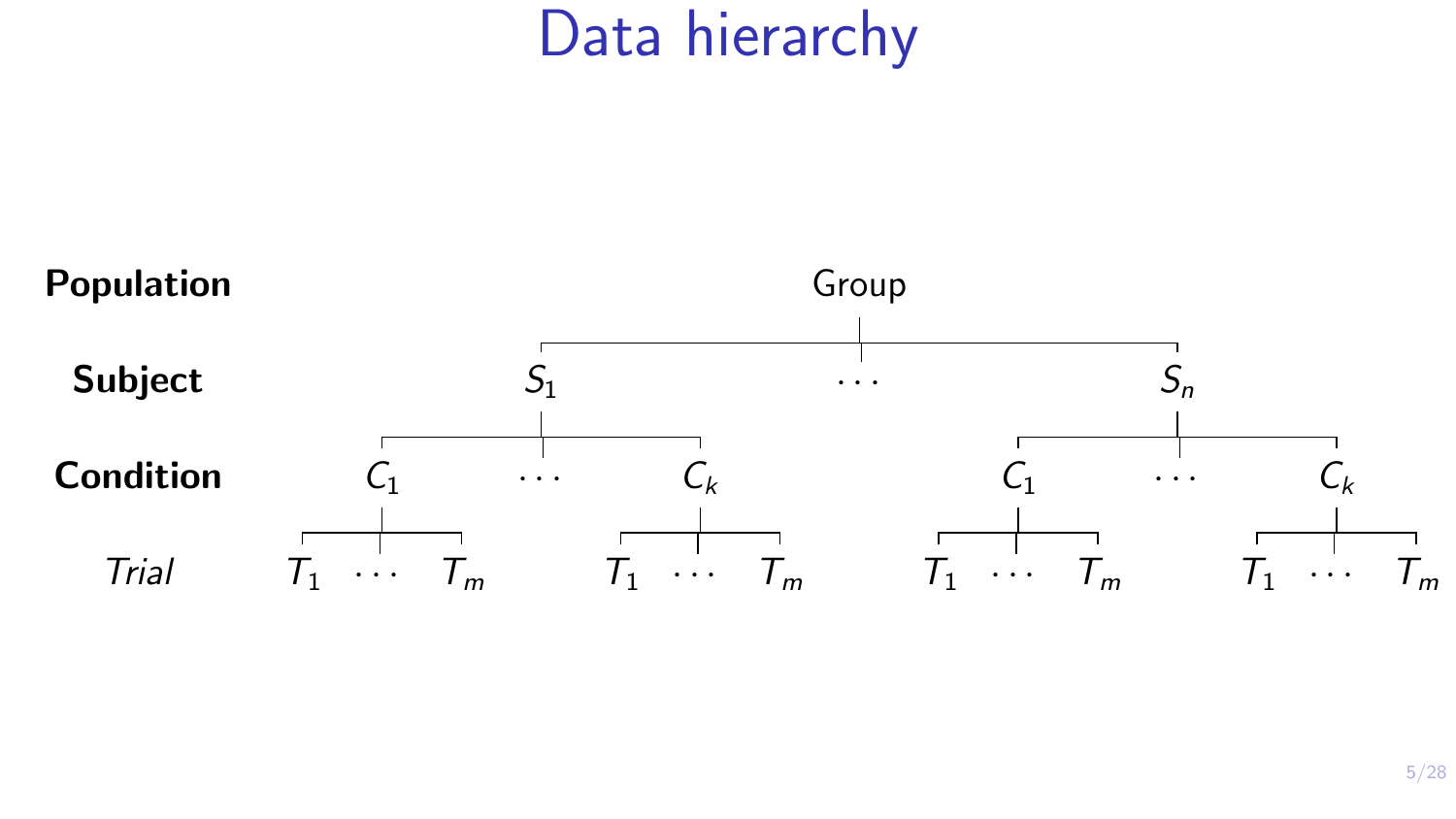## Why population-level modeling?

 $\triangleright$  Ideal but impractical: one model that incorporates everything

### $\blacktriangleright$  Two-stage methodology

- Splitting
	- $\triangleright$  Subject level: time series regression with GLS
	- $\blacktriangleright$  Population level
- Good but challenging: subject-level effect estimates with reliability (e.g. std dev)
- Common: subject-level effect estimates only; ignoring reliability
- Generalizability: part of scientific endeavor
	- Prior assumption: cross-subject variability  $\sim \mathcal{N}(0, \sigma^2)$
	- Equally applicable to trials? Aggregation vs cross-trial variability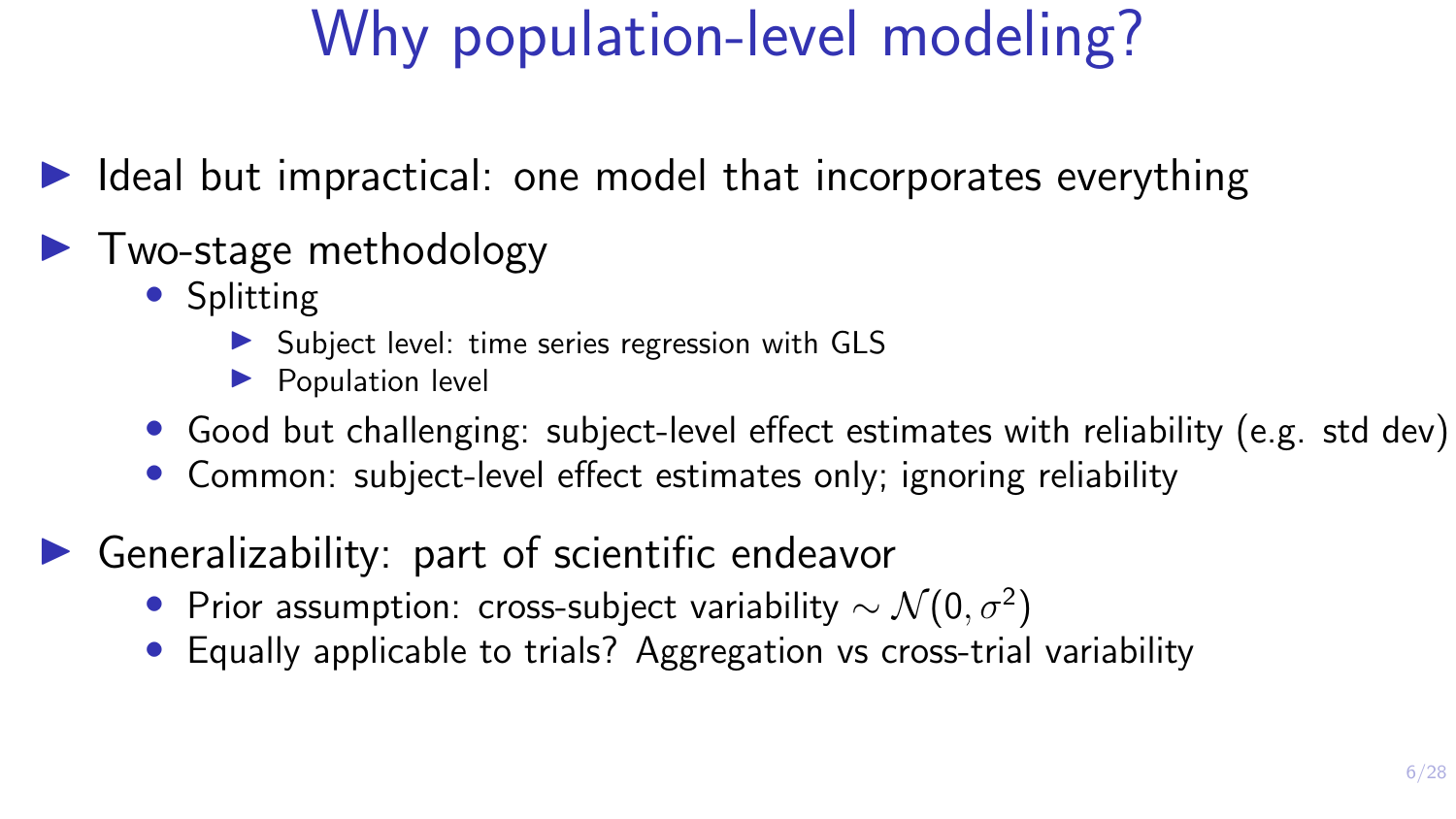## Perspectives of population-level modeling

#### $\blacktriangleright$  Data structure

- Categorical variables: factors
- Quantitative variables
- Within- or between-subject? Crossed or nested?
- $\blacktriangleright$  Effects of interest vs no interest
	- Interest: contrasts (A vs B), simple effects (A, B)
	- No interest
		- $\triangleright$  No-love treatment (nuisance variables): "covariates"
		- $\blacktriangleright$  Additive effects w/o interactions
		- No mention in publications
- $\blacktriangleright$  Model structure
	- Student's t, GLM, AN(C)OVA, LME, MSS, BML
- $\blacktriangleright$  Multiple testing adjustment
	- Voxel-wise vs ROI-based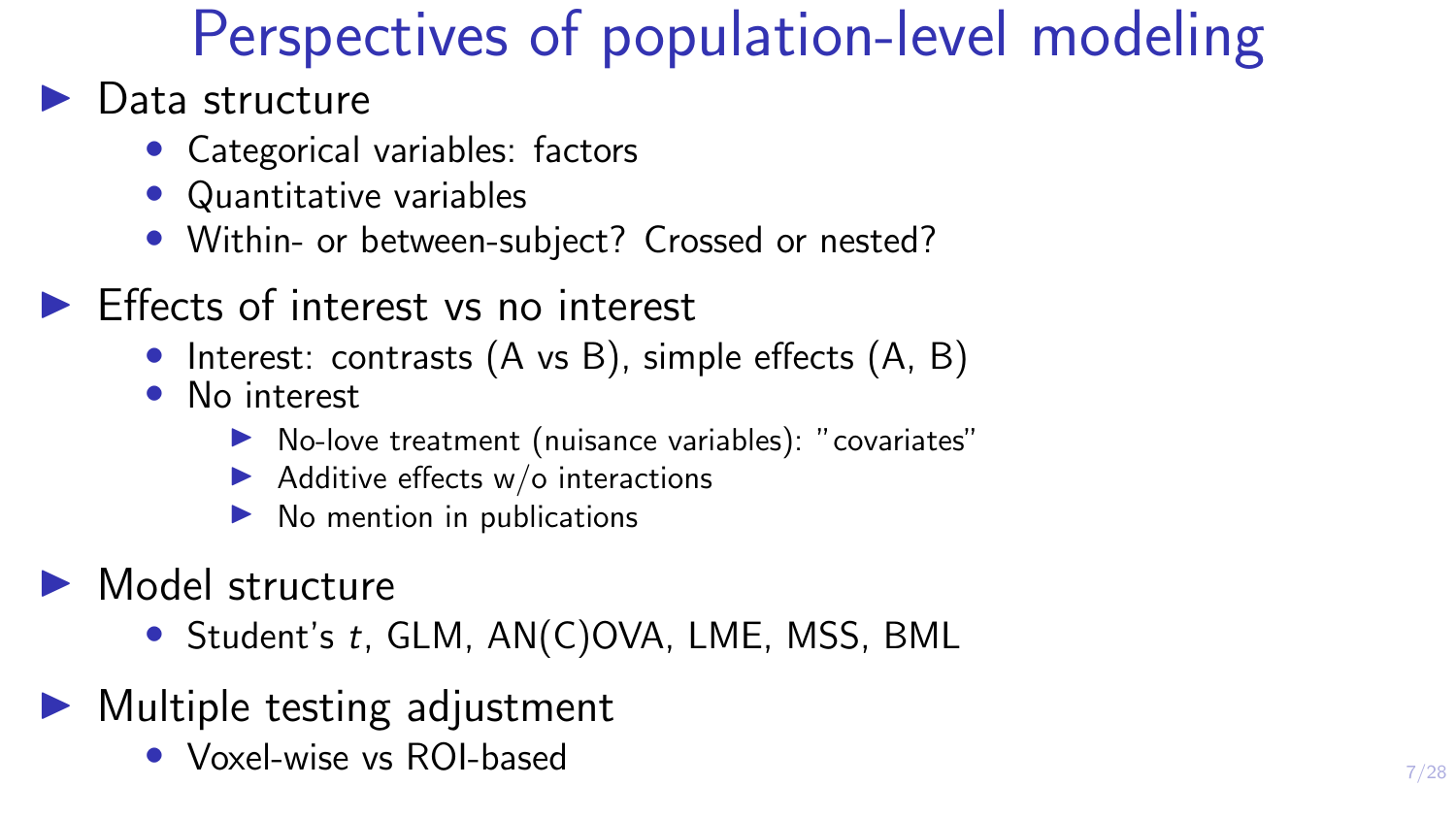## Some concepts

- $\blacktriangleright$  Factors: within- vs between-subjects
	- Between-subjects (patient vs control): independence
	- Within-subject (positive vs negative): relatedness (e.g. variance-covariance)
- $\blacktriangleright$  Factors: fixed- vs random-effect
	- Fixed: constant; effects of interest (e.g., positive vs negative)
	- Random: sample size; exchangeable (e.g., subjects, trials); generalizeability
	- Clear dichotomy: conventional statistics
- $\blacktriangleright$  Model structure
	- Student's t, GLM, AN(C)OVA, LME, MSS, BML
- $\blacktriangleright$  Multiple testing adjustment
	- Overfitting: assuming no commonality
	- Voxel-wise vs ROI-based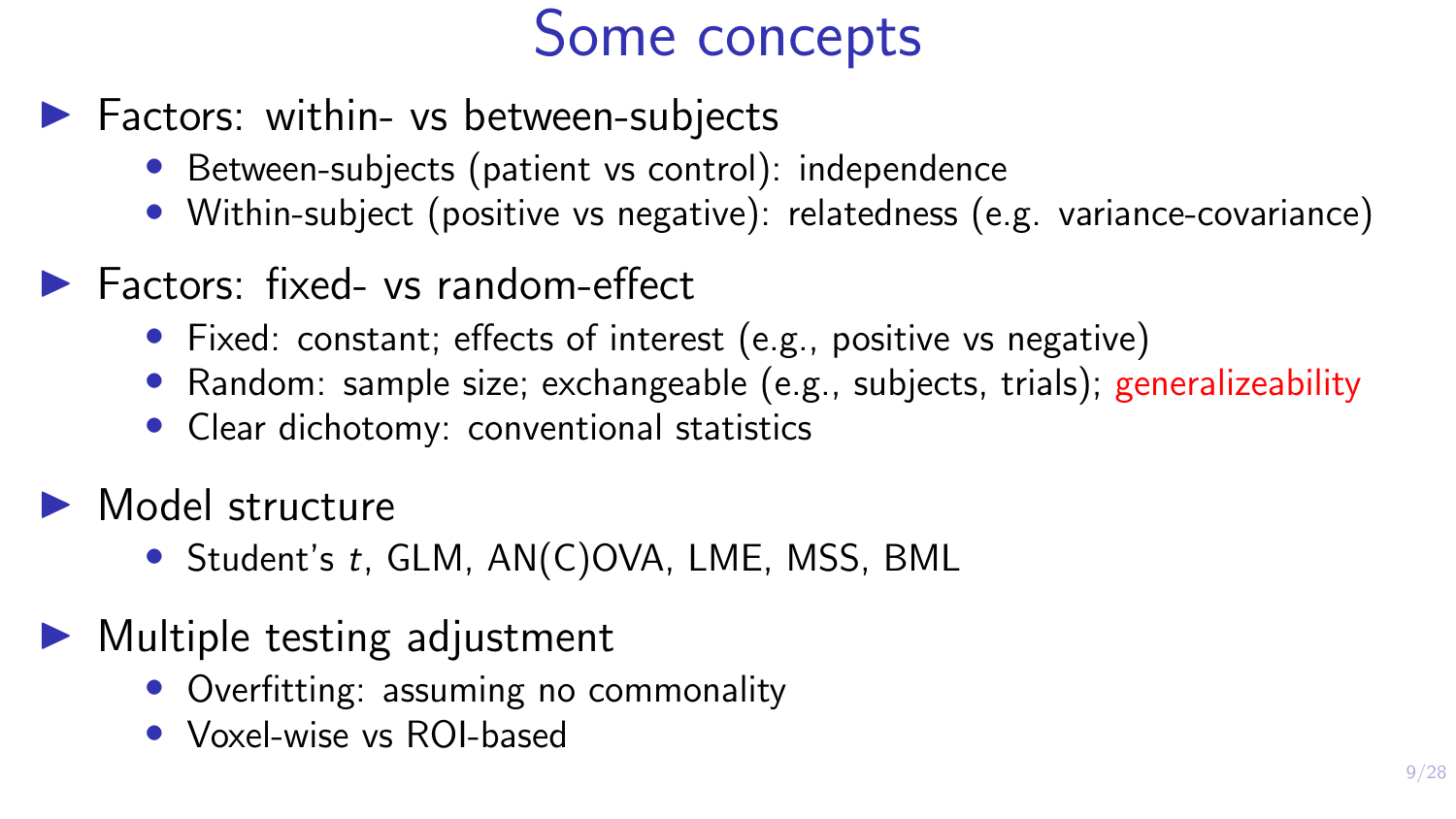### Three subsections

- $\blacktriangleright$  Part 1 Overview, perspectives and concepts
- $\triangleright$  Part 2 Basic modeling approaches
- $\blacktriangleright$  Part 3 Advanced modeling approaches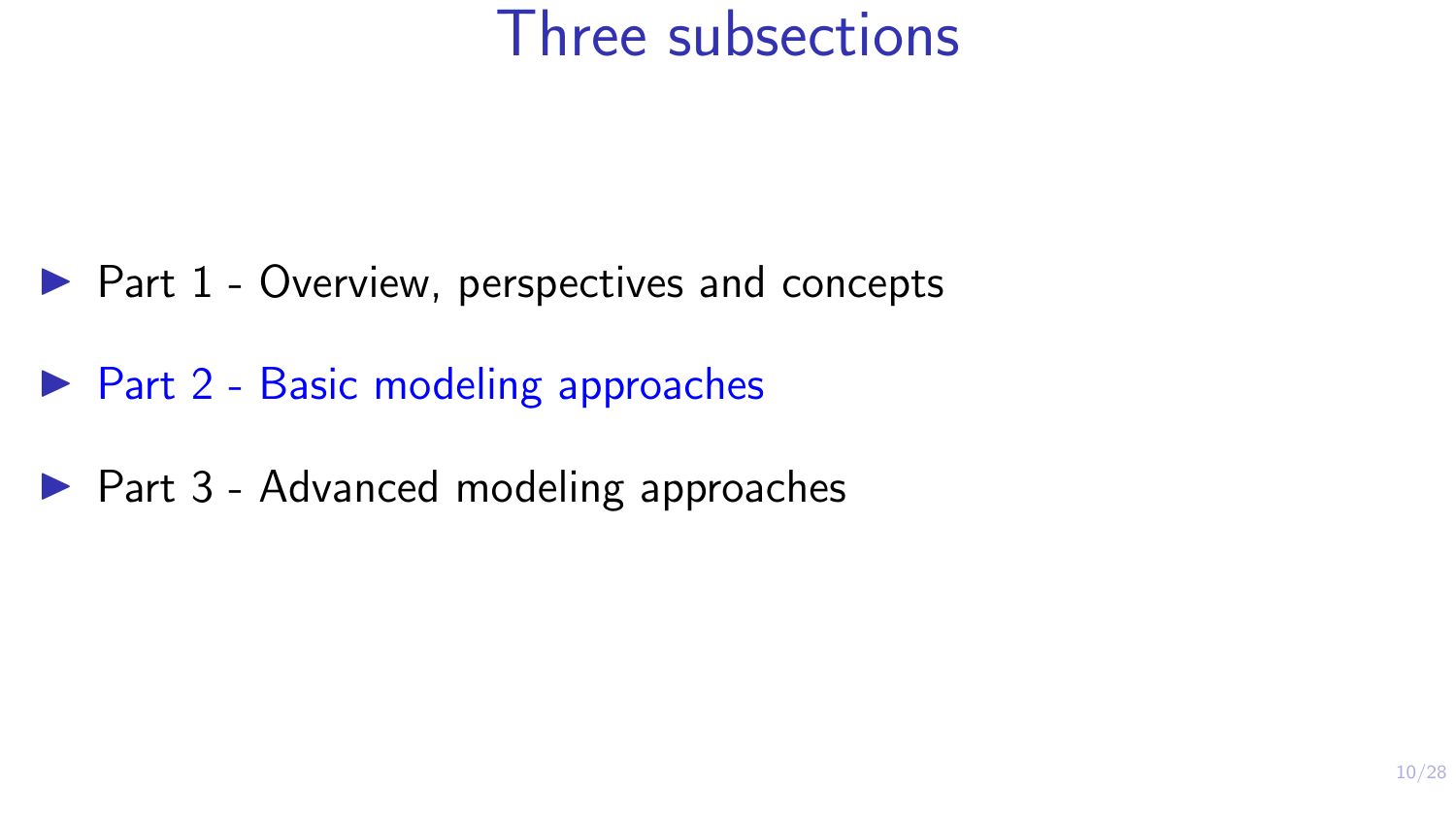### Student's t-test

- $\triangleright$  One-sample: 3dttest $++$ 
	- Data at each spatial unit:  $y_i$ ,  $i = 1, 2, ..., n$
	- Special GLM with 2 parameters:  $y_i \sim \mathcal{N}(m, \sigma^2)$
	- Estimation

$$
\hat{m} = \frac{1}{n} \sum_{i=1}^{n} y_i, \ \hat{\sigma} = \frac{1}{n-1} \sum_{i=1}^{n} (y_i - \hat{m})^2
$$
  
Uncertainty interval:  $(\hat{m} - 2\hat{\sigma}, \ \hat{m} + 2\hat{\sigma})$ 

- Inference imprimatur:  $t(n-1)$ -statistic; *p*-value
- $\blacktriangleright$  Paired: 3dttest $++$  -paired
	- 1 group with 2 conditions data at each spatial unit:  $(y_{i1}, y_{i2}), i = 1, 2, ..., n$
	- Reducing to one-sample:  $y_{i1} y_{i2} \sim \mathcal{N}(m, \sigma^2)$
- $\triangleright$  Two-sample: extension of one-sample; special univariate GLM
- $\blacktriangleright$  Handling missing voxel values:  $-z$ skip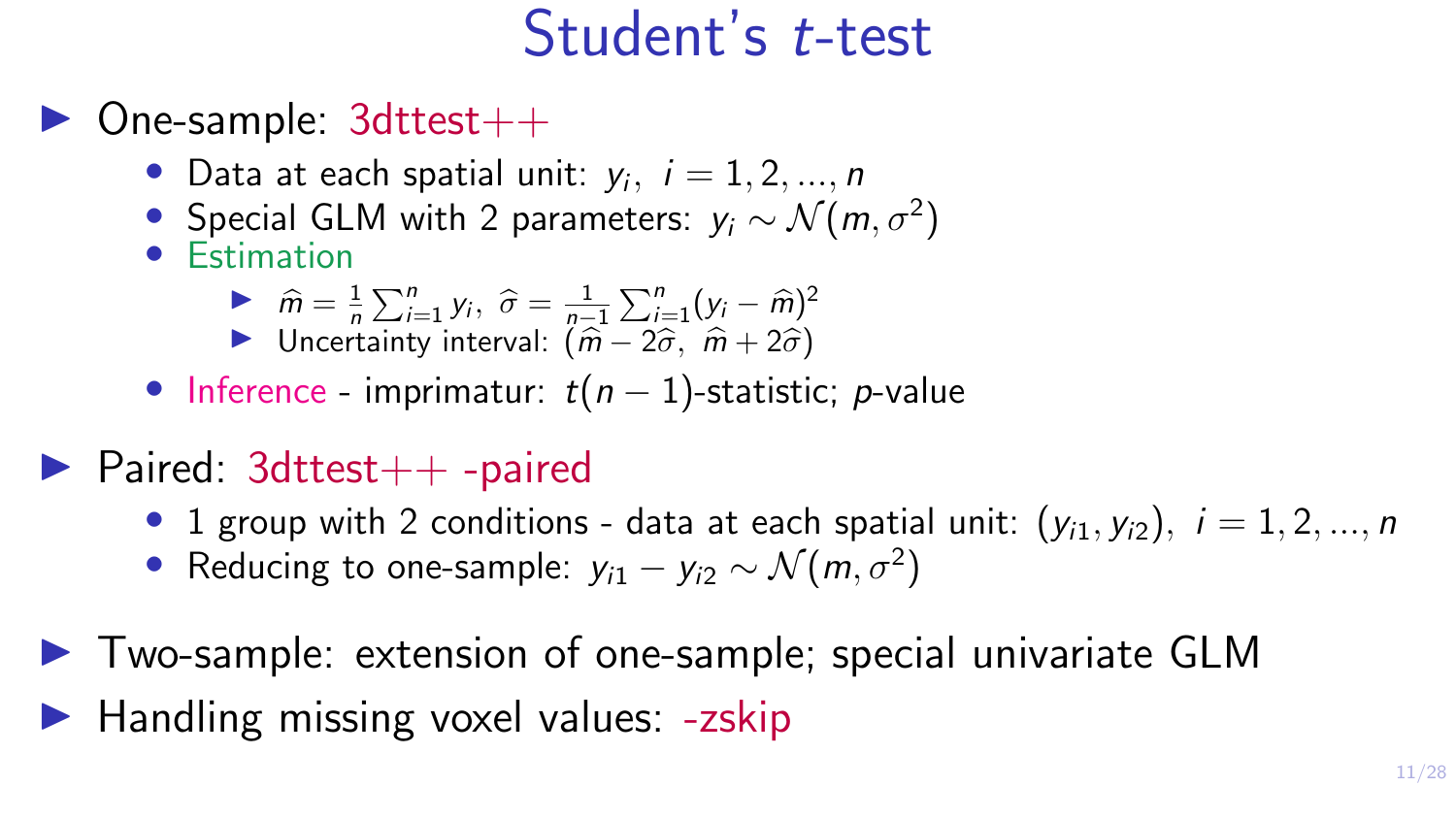## Univariate GLM

- $\blacktriangleright$  > 1 groups; > 0 quantitative variables
- $\triangleright$  AN(C)OVA without within-subject variables
- Data at each spatial unit:  $(y_i, x_{i1}, ...)$ ,  $i = 1, 2, ..., n$
- ► Formulation:  $y_i \sim \mathcal{N}(a + b_1 x_{i1} + ..., \sigma^2)$
- Effects of interest:  $a, b_1, ...$
- $\triangleright$  When an explanatory variable x is quantitative
	- Centering: not needed for  $x$  effect; crucial for some effects
	- Linearity assumption: too strong?
- $\triangleright$  Special GLMs
	- Two-sample *t*-test
	- AN(C)OVA w/o within-subject variables
- rograms:  $3d$ ttest $++$ ,  $3d$ MVM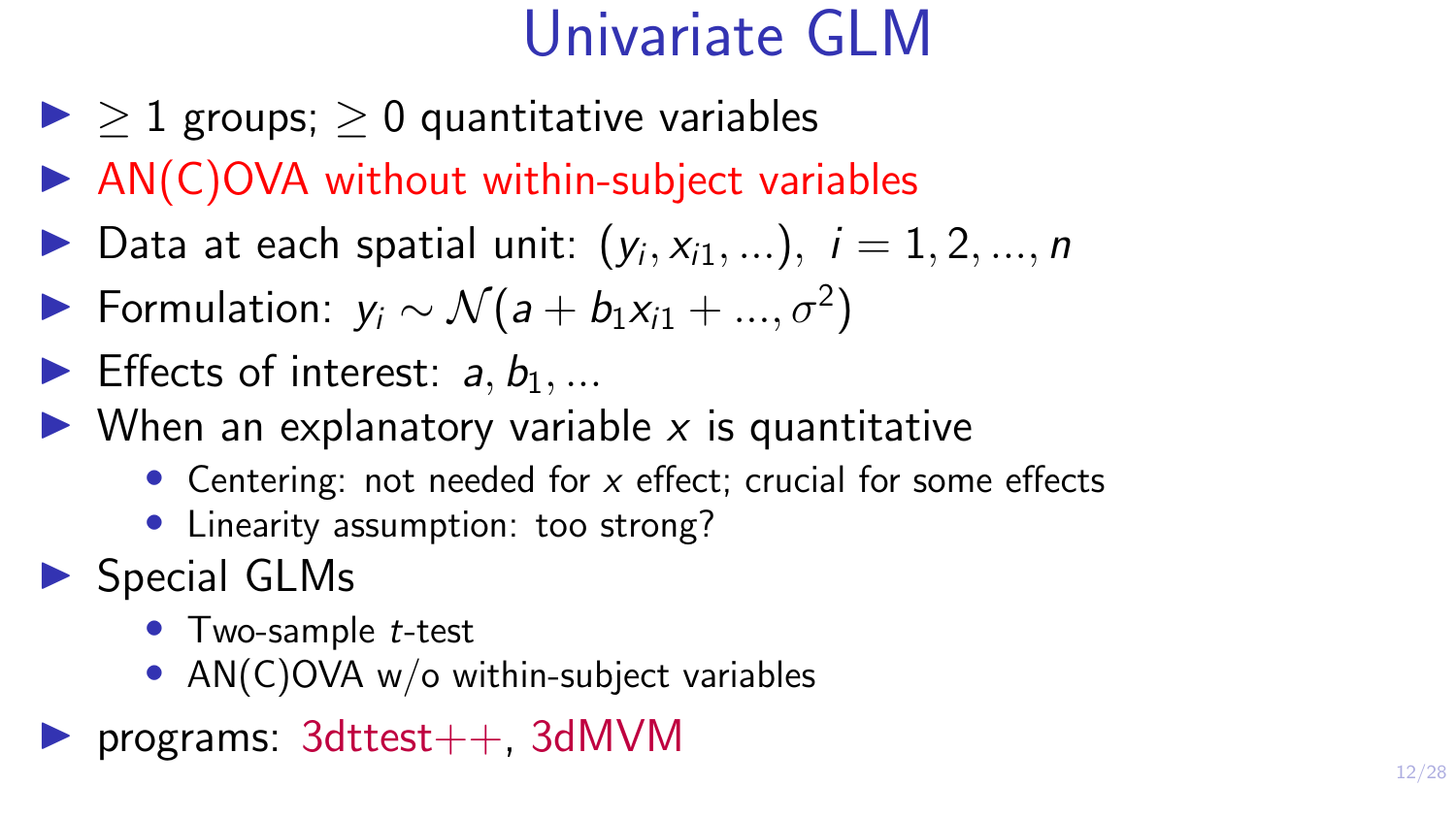## Multivariate GLM

### AN(C)OVA with  $> 1$  within-subject factors

- $\bullet$  Extension of paired  $t$ -test
- $> 1$  groups,  $> 0$  quantitative variables (between-, not within-, subject)
- $\triangleright$  No quantitative within-subject variables
	- Yes, go with LME
- $\triangleright$  Data at each spatial unit:  $\triangleright$
- $\blacktriangleright$  Formulation:  $Y \sim \mathcal{N}(X\beta, \Sigma)$
- $\triangleright$  Problematic approach via univariate GLM: popular
- $\triangleright$  When an explanatory variable x is quantitative
	- Centering: not needed for  $x$  effect; crucial for some effects
	- Linearity assumption: too strong?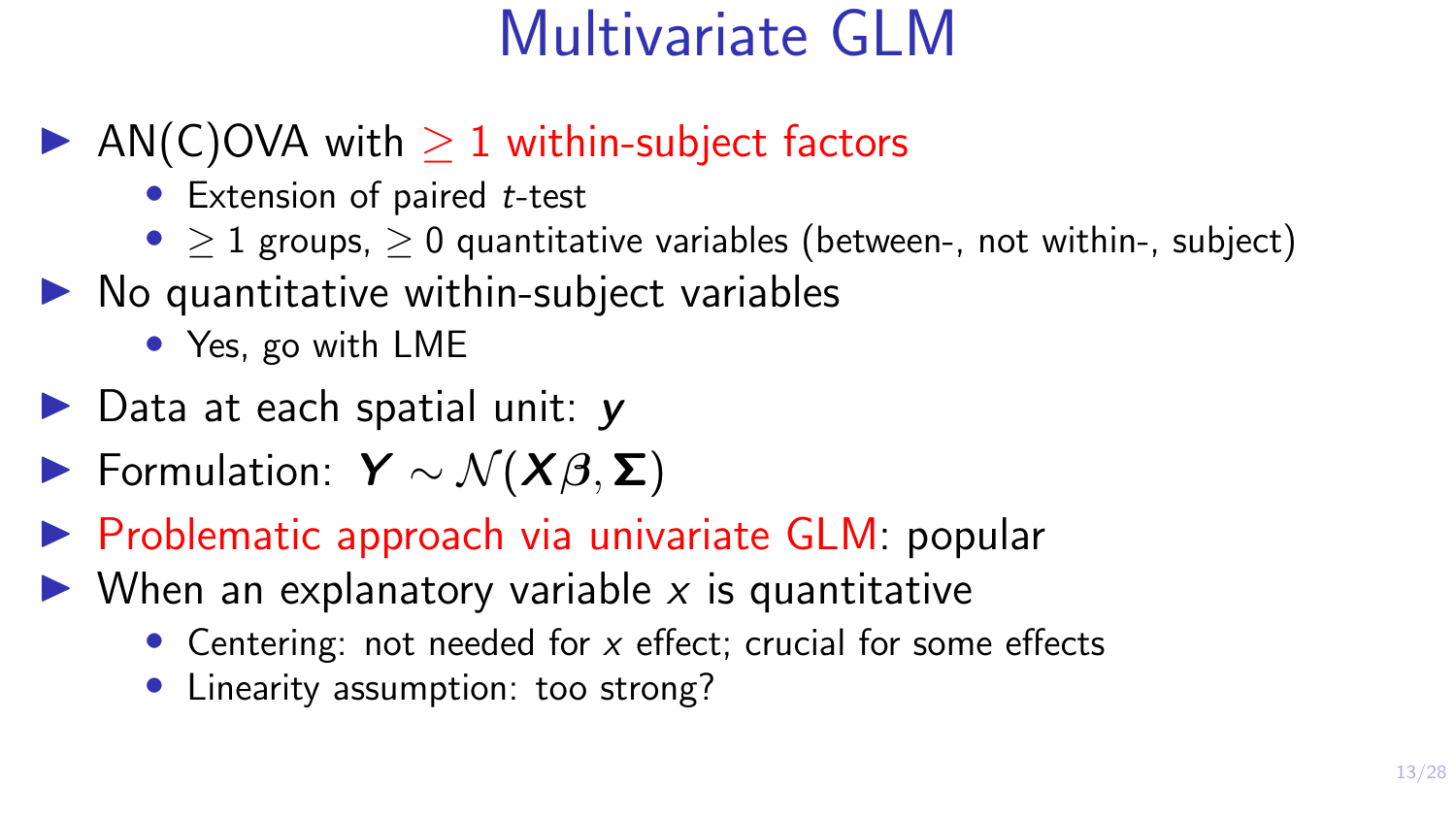# Multivariate GLM (cont.)

- $\triangleright$  Special cases: Student's t, univariate GLM
- $\triangleright$  Omnibus inferences through F-statistic
	- Main effect overall assessment about the differences among levels of a factor: emotion valences (positive, negative, neutral)
	- Interaction overall assessment about the relationship between ≥2 explanatory variables: group (patients, controls) and emotion (positive, negative, neutral)

### $\blacktriangleright$  Effect partitioning

- contrasts: positive vs negative
- simple effects: positive

**Programs: 3dMVM, 3dLME, 3dLMEr**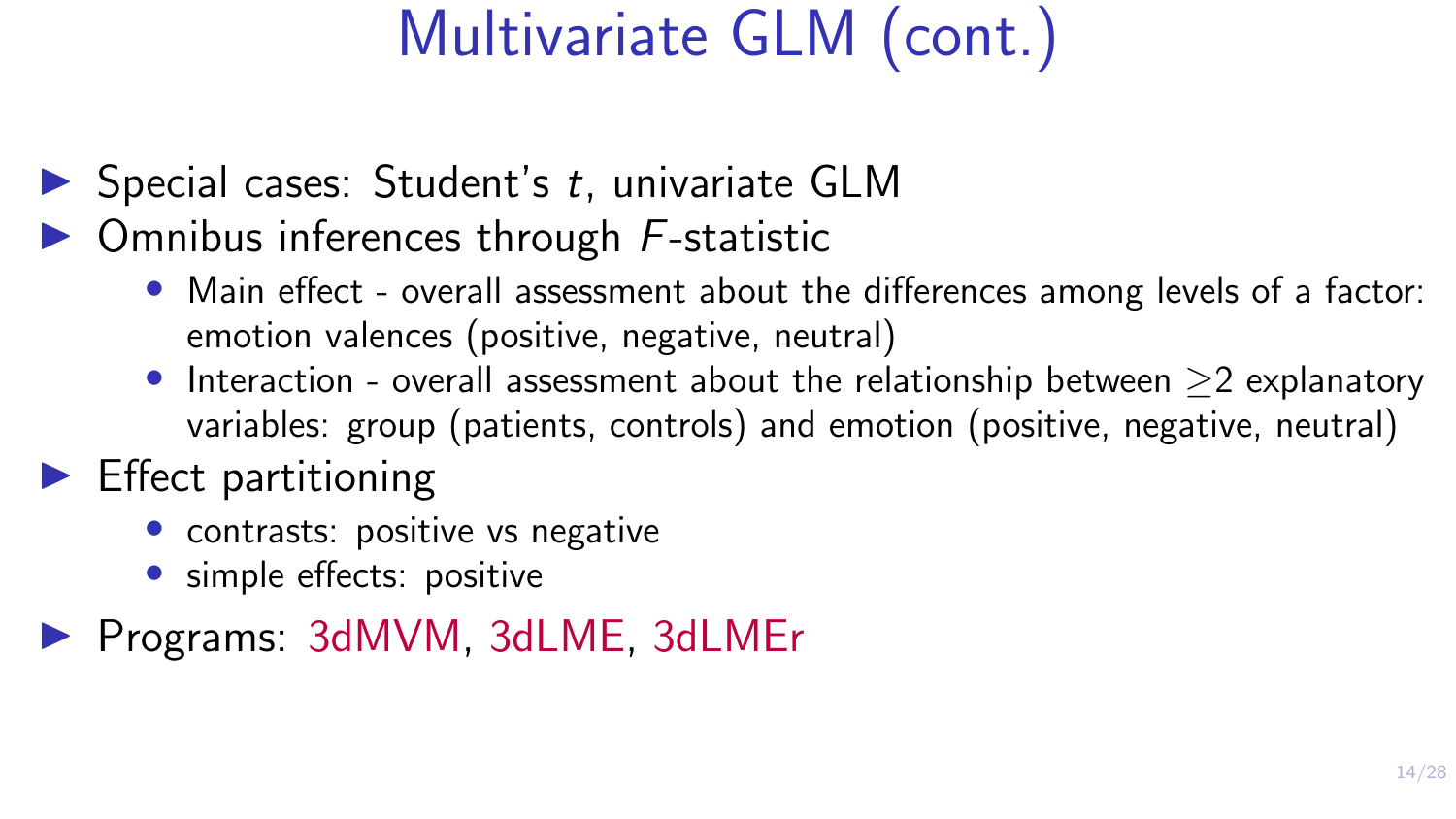# LME

 $\triangleright$   $>$  1 within-subject variables; multivariate GLM; a special case  $\triangleright$  Differentiation of fixed and random effects

- Fixed: population effects (groups, tasks, slopes)
- Random: lower-level effects (cross-subject, cross-trial, cross-family)
- $\triangleright$  Data at each spatial unit:  $\triangleright$
- $\blacktriangleright$  Hierarchical or multilevel structure
- $\blacktriangleright$  Complex random effects
	- $\bullet$  > 2 levels: cross- and within-subject; cross- and within-family
	- Crossed random-effects structure: subject  $+$  trial

 $\triangleright$  Formulation:  $Y \sim \mathcal{N}(X\beta + Zb, \Sigma)$ 

- Fixed effects  $\beta$
- Random effects  $\mathbf{b} \sim \mathcal{N}(\mathbf{0}, \mathbf{R})$ : Varying intercept, varying slope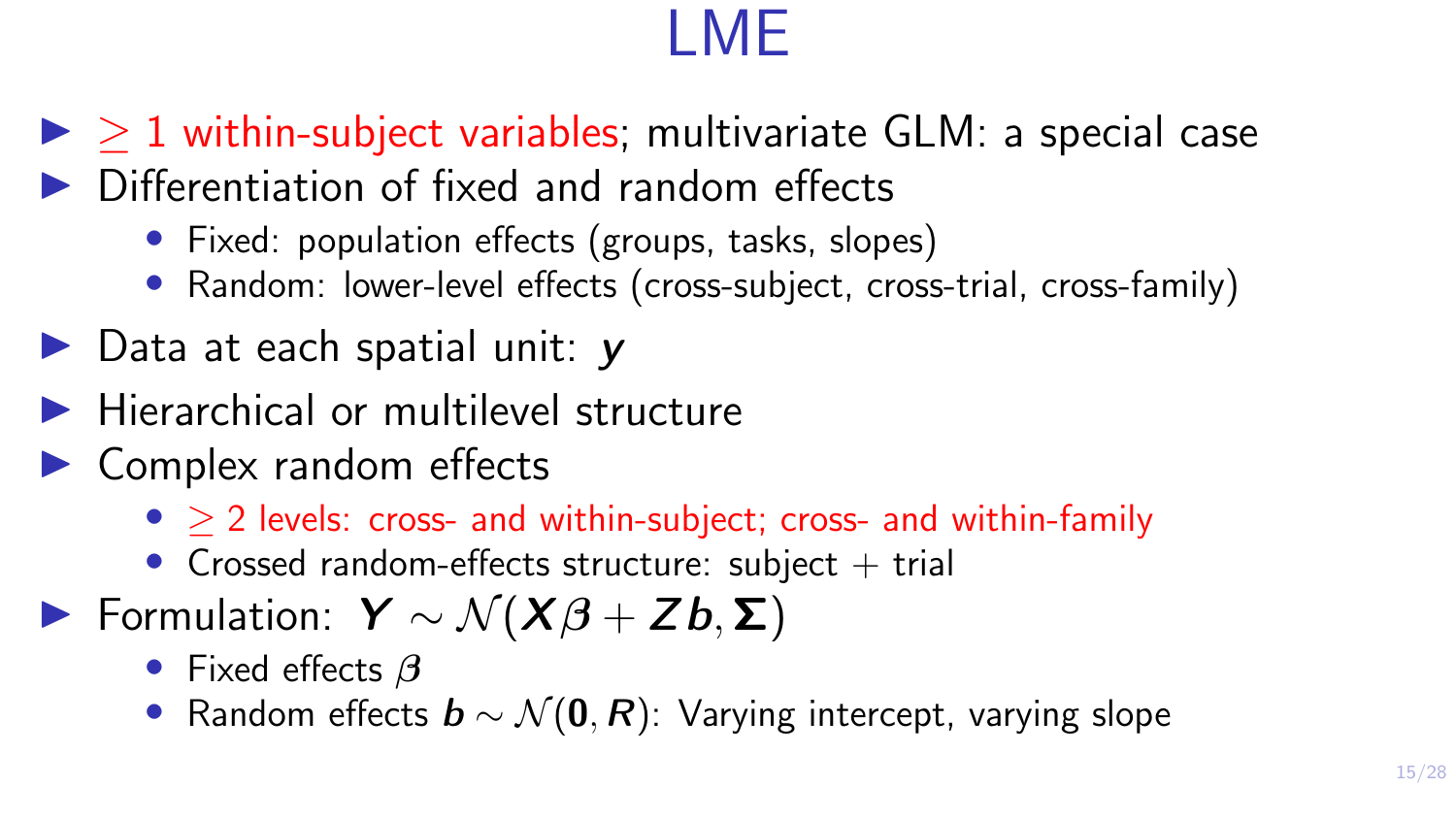# LME (cont.)

- $\triangleright$  When an explanatory variable x is quantitative
	- Centering: not needed for  $x$  effect: crucial for some effects
	- Linearity: too strong?
- $\blacktriangleright$  Specialities
	- Relatedness among varying effects: within-subject quantitative variables
	- Missing data: missing at random
	- Complex random effects: crossed structure; ICC; ISC
- $\triangleright$  When an explanatory variable x is quantitative
	- Centering: not needed for  $x$  effect; crucial for some effects
	- Linearity: too strong?
- $\triangleright$  Special cases: paired *t*-test and within-subject AN(C)OVA
- **Programs: 3dLME, 3dLMEr**
- Gaussianity, point estimate, measurement error and numerical issues.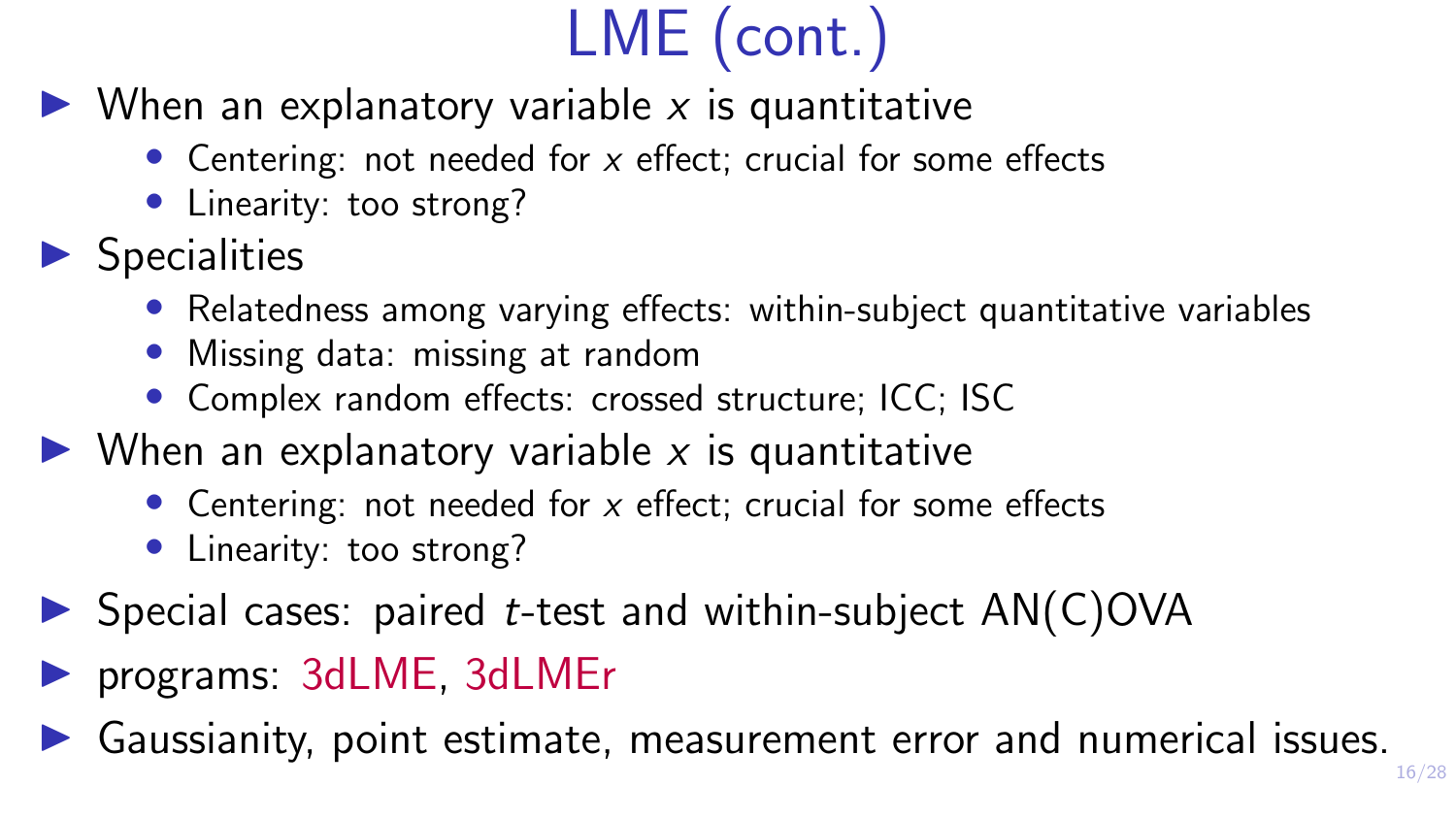## Accounting for effect uncertainty

#### $\triangleright$  Uncertainty of subject-level effect estimates

- Largely ignored in the field
- Impact: mostly (not always) negligible

Incorporation of uncertainty in response variable

- Weighting: differentiation based on reliability
- Similar to meta analysis
- Program: 3dMEMA
- Input: effect estimate  $(\beta)$  and *t*-statistic from each subject
- Applicability: similar to 3dttest $++$
- Missing data at voxel level: -missing data 0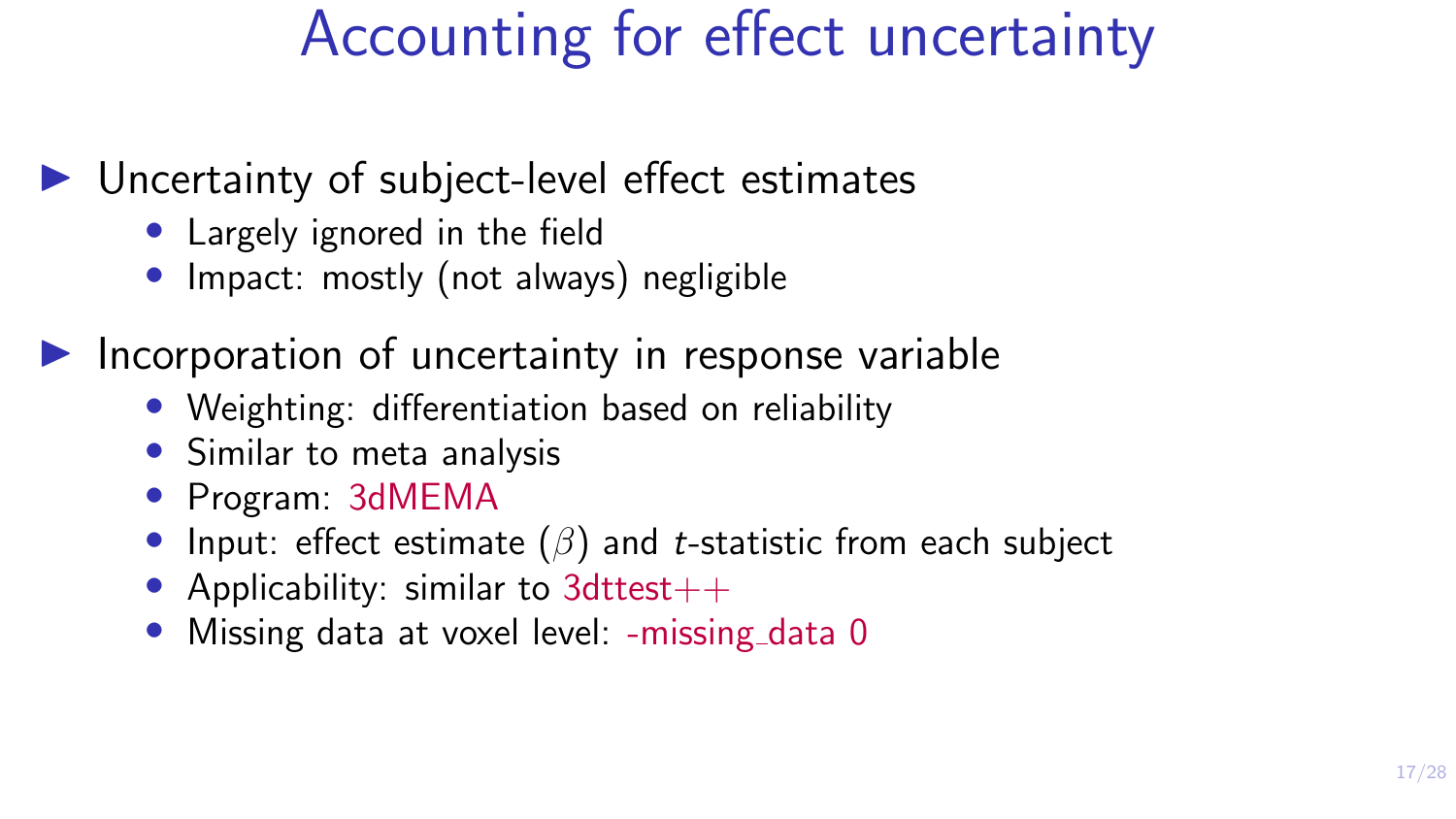## Handling quantitative predictors

### $\blacktriangleright$  Quantitative predictors

- Examples: age, RT, gray-matter volume, ...
- Types: between-subject, within-subject
- Longitudinal vs cross-sectional

### $\blacktriangleright$  Linearity

- Popular, easy implementation
- Between-subject predictor: 3dttest++ 3dMEMA, 3dMVM, 3dLME, 3dLMEr
- Within-subject predictor: 3dLME, 3dLMEr

### **Nonlinearity**

- Polynomials: difficulty with order selection and model validation
- Smoothing splines: adaptive and flexible
- Program: 3dMSS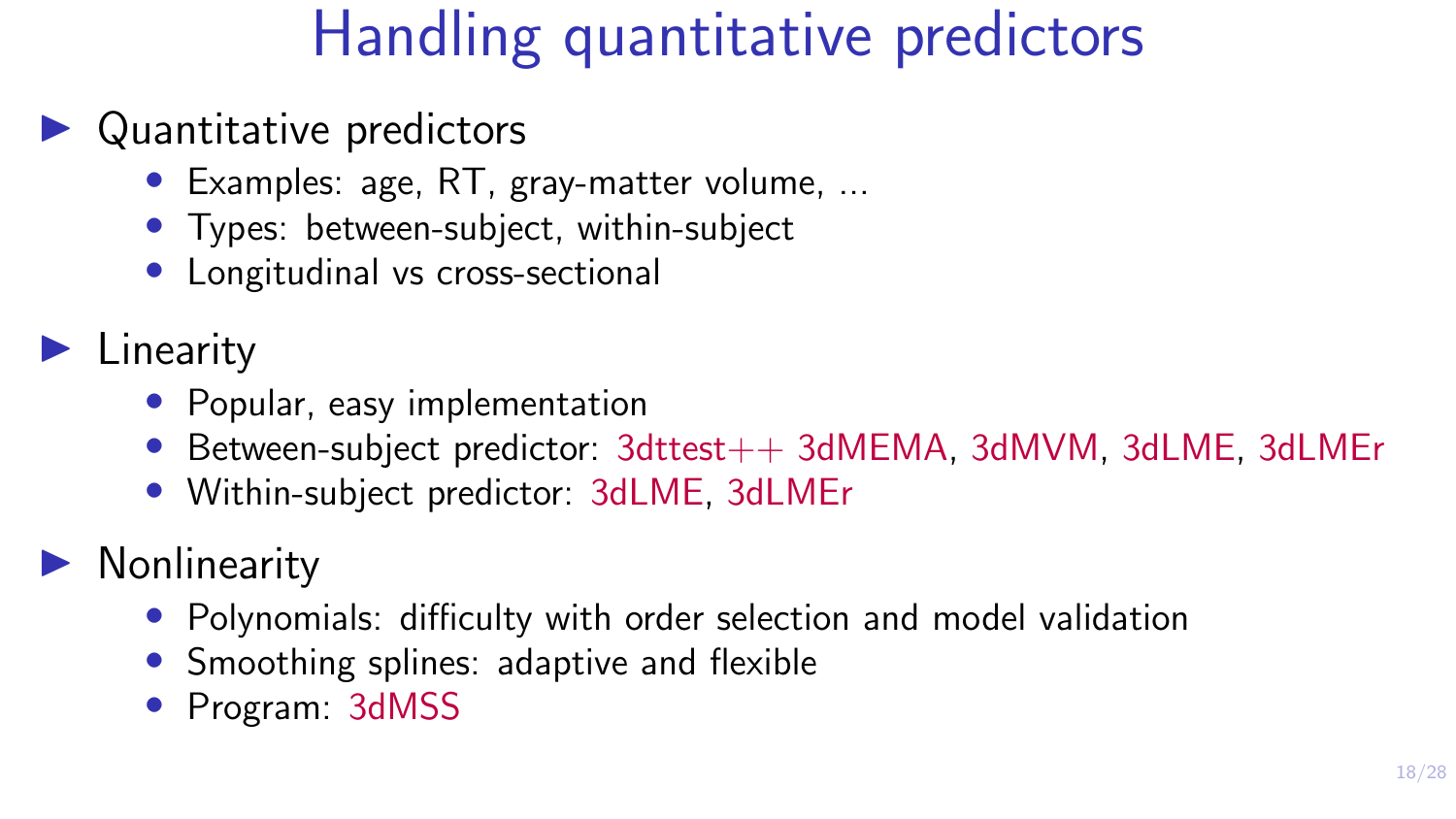## Estimating hemodynamic response

#### Presumed HDR

- Convenient, popular
- Large variations across regions, tasks, subjects, groups
- Inflexibility, lackluster fitting, compromised detection

### $\blacktriangleright$  Estimating HDR

- Subject level: tent, cubic splines
- Population level: smooth splines
- Programs: 3dMVM, 3dMSS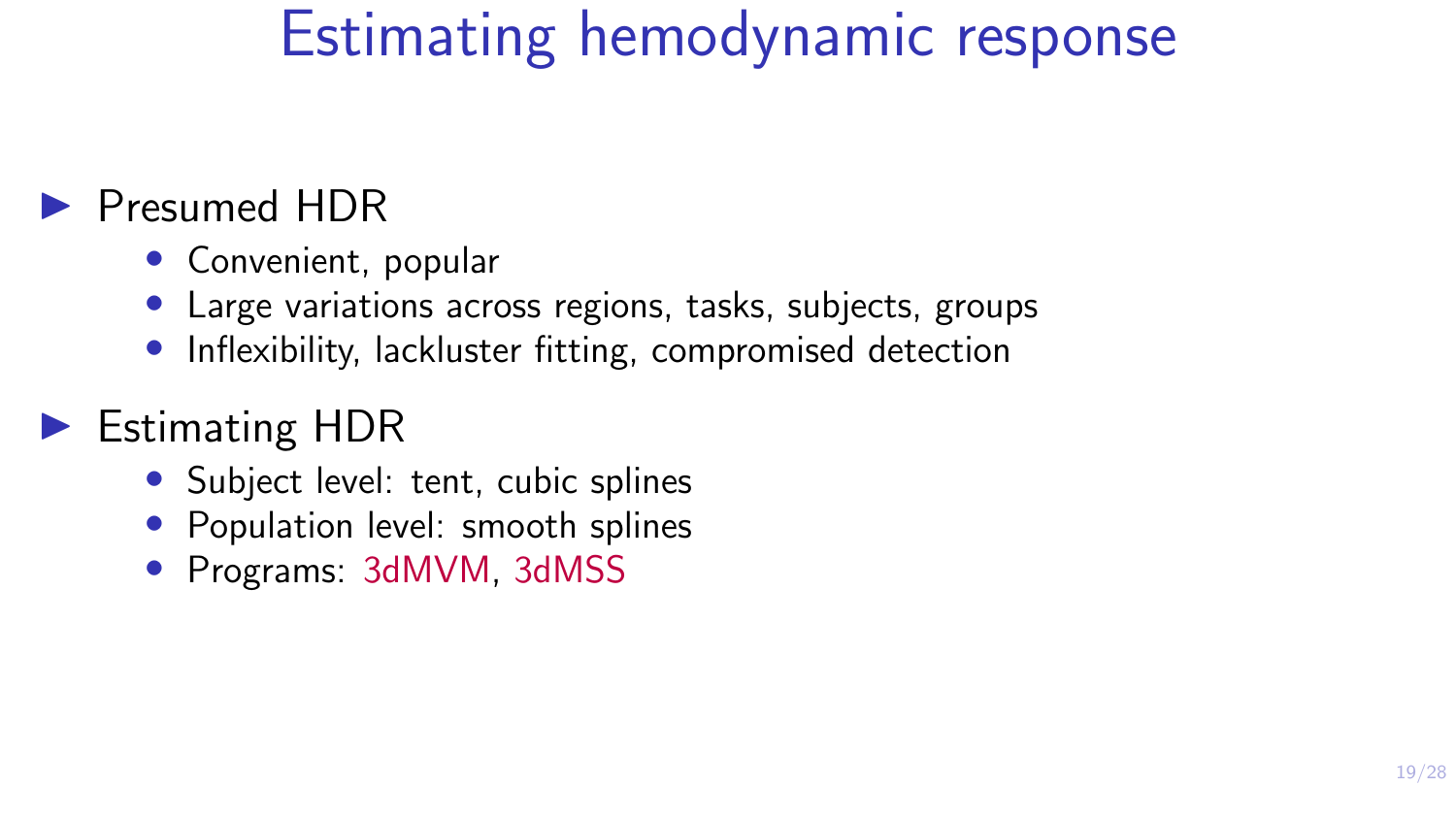### Three subsections

- $\blacktriangleright$  Part 1 Overview, perspectives and concepts
- $\blacktriangleright$  Part 2 Basic modeling approaches
- $\triangleright$  Part 3 Advanced modeling approaches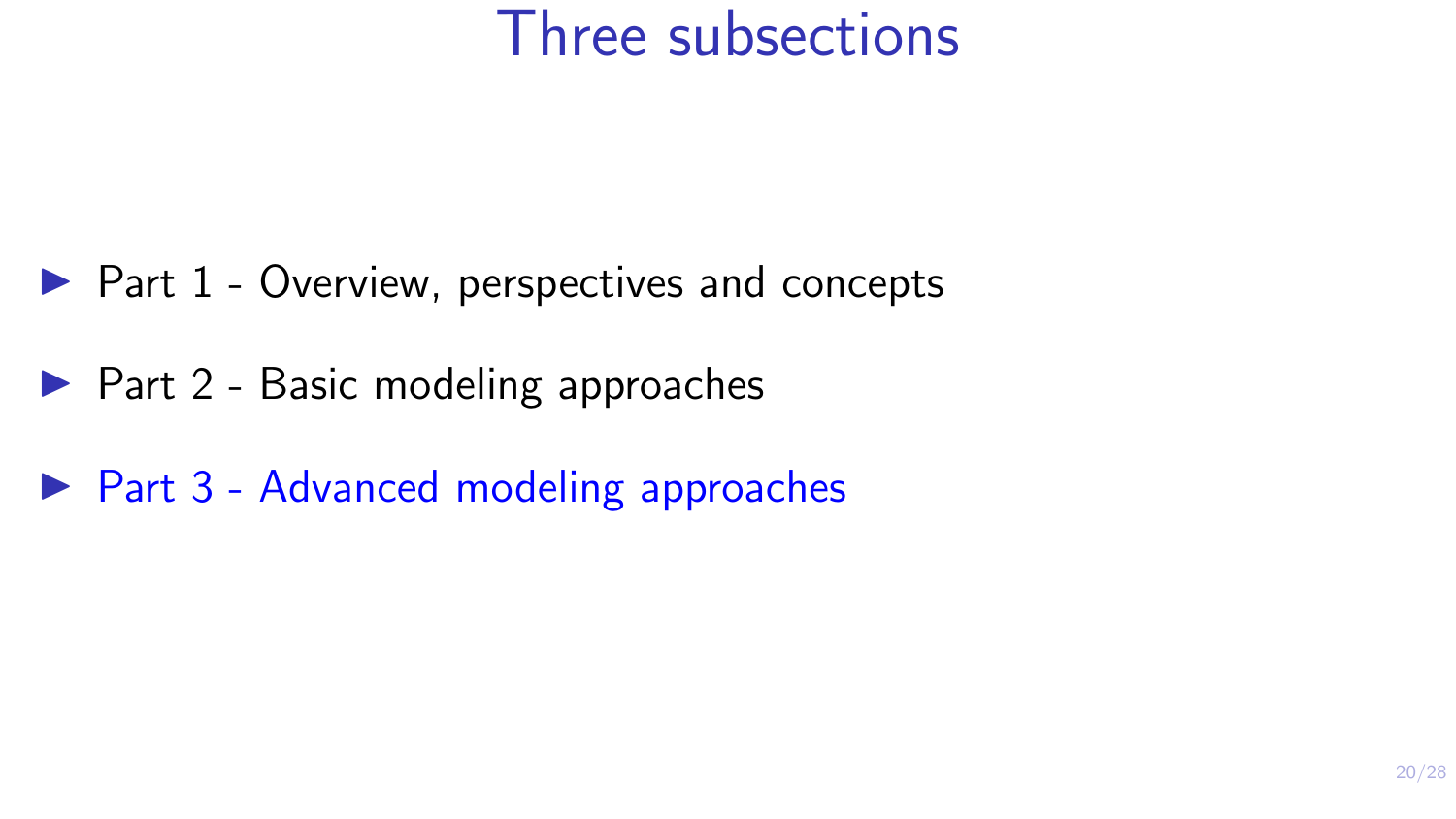## Accounting for cross-trial variability

- $\blacktriangleright$  Subjects: samples for population
	- Representatives from a hypothetical pool
	- Each subject's effects expressed in the model
	- Generalizability reason for various models: GLM, AN(C)OVA, LME

### $\blacktriangleright$  How about trials?

- Representatives from a hypothetical pool of experimental condition
- Subject level: one regressor per condition
- Cross-trial variability: fully ignored!
- Consequences: loss of generalizability legitimacy; distortion of effect estimates and statistical evidence

#### $\triangleright$  Better approach: modeling trials

- Subject level: estimate trial effects
- Population level: accounting for cross-trial effects (e.g., 3dLMEr)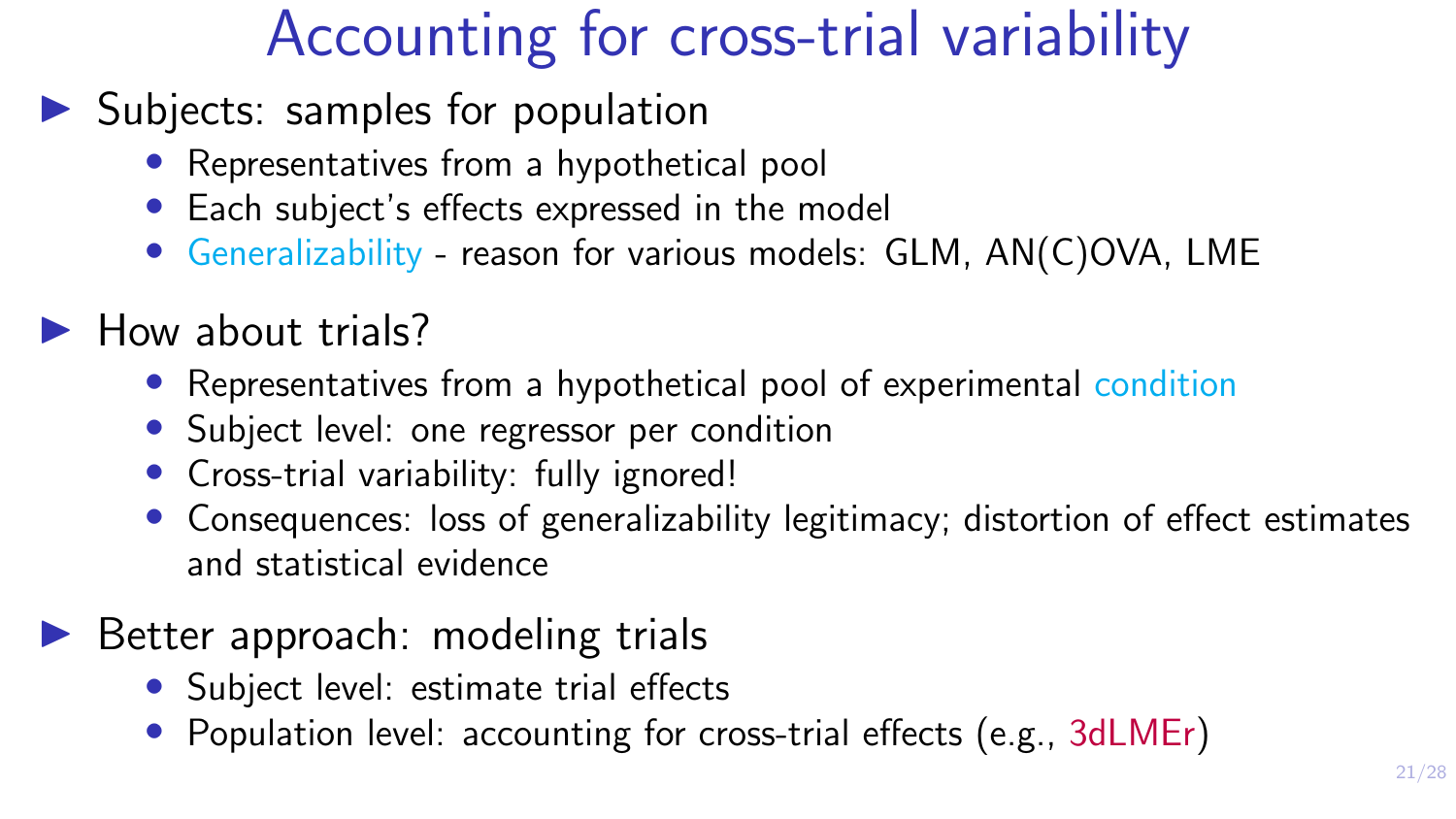## Inter-subject correlation analysis

### $\blacktriangleright$  Naturalistic scanning

- Task-related FMRI: too far-fetched from real life experience
- Movie watching, speech/music listening

### $\blacktriangleright$  ISC analysis

- Data structure complexity:  $n$  subjects leads to  $\frac{1}{2}n(n-1)$  ISC pairs
- How to disentangle the hierarchical structure? I MF
- Program: 3dISC

#### $n = 5$  subjects: 10 ISC pairs

|                                                 | $z_{21}$                                                                                               | $z_{31}$         |                  |                  | $z_{41}$ $z_{51}$ $z_{32}$ | $z_{42}$         | $z_{52}$         | $z_{43}$         | $z_{53}$         | $z_{54}$    |
|-------------------------------------------------|--------------------------------------------------------------------------------------------------------|------------------|------------------|------------------|----------------------------|------------------|------------------|------------------|------------------|-------------|
|                                                 |                                                                                                        |                  |                  |                  | $\rho$                     | $\rho$           | $\rho$           | $\boldsymbol{0}$ | $\boldsymbol{0}$ | $0^{\circ}$ |
|                                                 | $\begin{array}{ccc} z_{21} & 1 & \rho & \rho & \rho \\ \\ z_{31} & \rho & 1 & \rho & \rho \end{array}$ |                  |                  |                  | $\rho$                     | $\boldsymbol{0}$ | $\boldsymbol{0}$ | $\rho$           | $\rho$           | 0           |
|                                                 | $z_{41}$ $\rho$ $\rho$ 1                                                                               |                  |                  | $\rho$           | $\boldsymbol{0}$           | $\rho$           | $\boldsymbol{0}$ | $\rho$           | $\overline{0}$   | $\rho$      |
|                                                 | $z_{51}$ $\rho$ $\rho$                                                                                 |                  | $\rho$           |                  | $1\qquad 0$                | $\boldsymbol{0}$ | $\rho$           | $\overline{0}$   | $\rho$           | $\rho$      |
|                                                 | $z_{32}$ $\rho$ $\rho$ 0                                                                               |                  |                  |                  | $0 \qquad 1$               | $\rho$           | $\rho$           | $\rho$           | $\rho$           | 0           |
| $z_{42}$ $\left \rule{0pt}{10pt}\right.$ $\rho$ |                                                                                                        | $\overline{0}$   | $\rho$           |                  | $0 \quad \quad \rho$       | $\mathbf{1}$     | $\rho$           | $\rho$           |                  | $\rho$      |
|                                                 | $z_{52}$ $\rho$ 0                                                                                      |                  | $\boldsymbol{0}$ | $\rho$           | $\rho$                     | $\rho$           | 1                | $\boldsymbol{0}$ | $\rho$           | $\rho$      |
| $z_{43}$                                        | $\overline{0}$                                                                                         | $\rho$           | $\rho$           | $\boldsymbol{0}$ | $\rho$                     | $\rho$           | $\boldsymbol{0}$ | 1                | $\rho$           | $\rho$      |
| $z_{53}$                                        | $\begin{array}{ c c } \hline \end{array}$                                                              | $\rho$           | $\boldsymbol{0}$ | $\rho$           | $\rho$                     | $\boldsymbol{0}$ | $\rho$           | $\rho$           |                  | $\rho$      |
| $\mathcal{Z}_{54}$                              | $\overline{0}$                                                                                         | $\boldsymbol{0}$ | $\rho$           | $\rho$           |                            | 0 $\rho$         |                  | $\rho$ $\rho$    | $\rho$           | 1,          |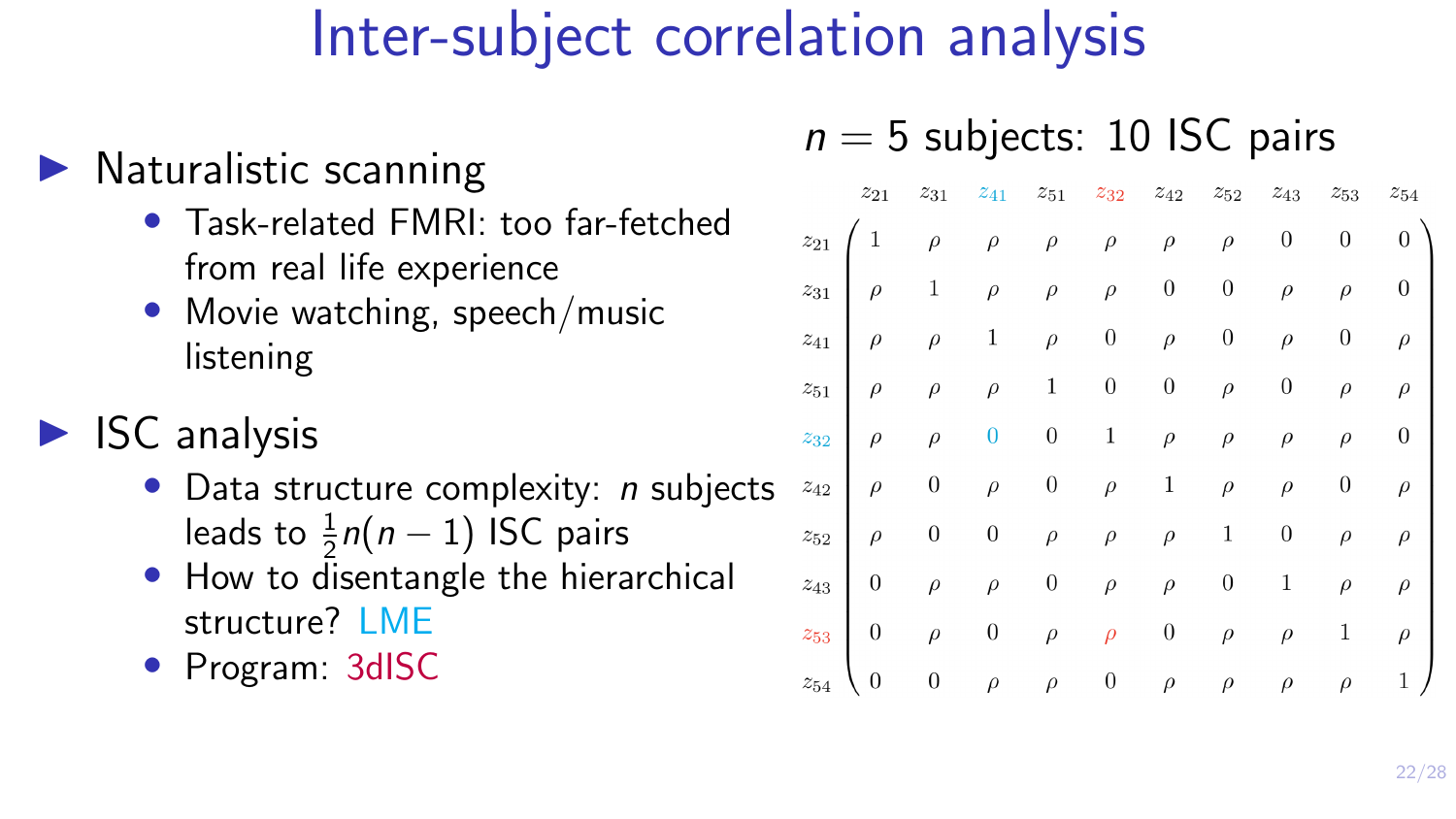## Test-retest reliability

- $\blacktriangleright$  Intra-class correlation (ICC)
	- Same conditions repeated with the same subjects
	- How repeatable or consistent of subjects' BOLD response across repetitions?
	- ICC computation: ANOVA, LME
	- Program: 3dICC
	- Poor ICC: strong effects (e.g., Stroop, Flanker) in behavior measure and FMRI
- $\triangleright$  Modeling problem with classical ICC
	- Reliability: subject-level metric
	- Not suited for data with multiple trials
	- Cross-trial variability not accounted for
- $\blacktriangleright$  New modeling framework
	- Subject level: obtain trial-level effects
	- Population level: disentangle trial-level effects
	- LME approach: not ideal (3dLMEr)
	- Bayesian multilevel (BML): TRR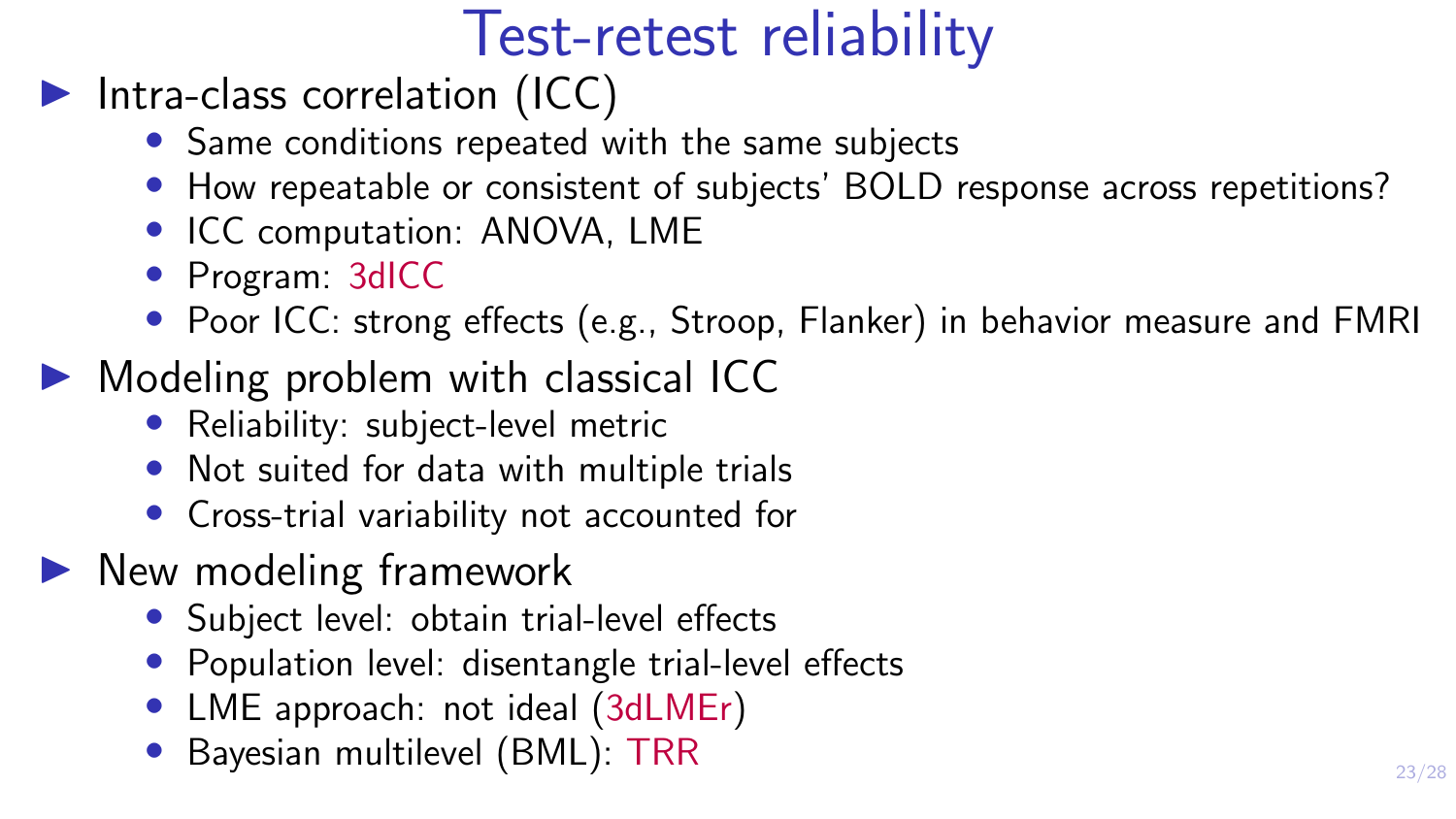# Handling multiplicity

#### $\blacktriangleright$  Massively univariate analysis

- Treat each spatial unit as an isolated entity: no commonality with peers
- As many models as spatial units
- Staple methodology over 30 years in neuroimaging
- Intuitive and straightforward

 $\blacktriangleright$  Multiple testing adjustment: two approaches

- Leverage among neighboring spatial units
- Cluster-based adjustment
	- $\triangleright$  3dttest++ -Clustsim
	- ▶ Other programs (e.g., 3dMVM, 3dLME, 3dLMEr): 3dClustSim
- Permutation-based adjustment: 3dttest++ -ETAC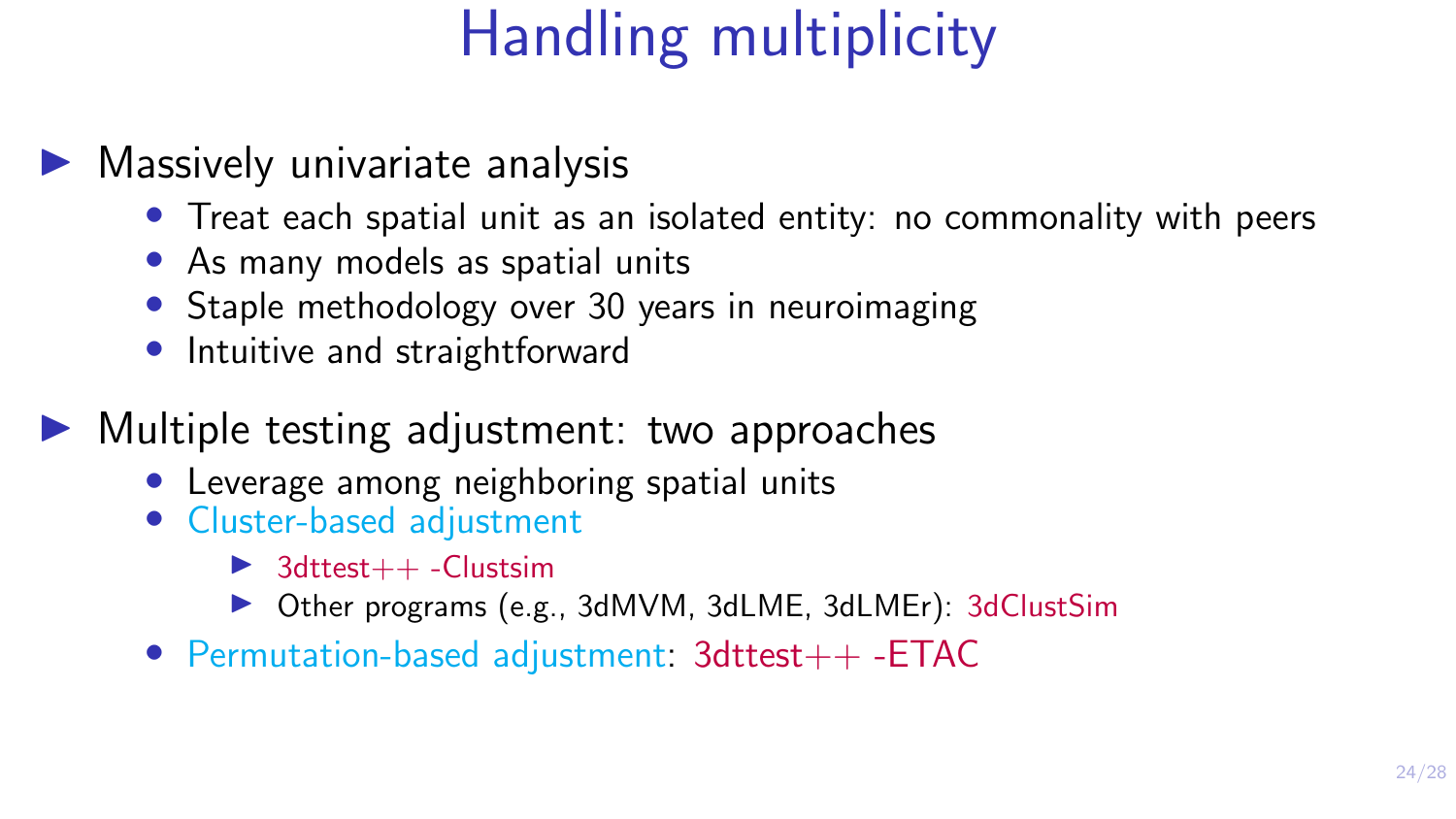# Handling multiplicity (cont.)

### Ignorant information across brain

### $\blacktriangleright$  Problems

- Overfitting
- Information waste
- Heavy penalty
- Dichotomization
- Discrimination against anatomically small regions
- Vulnerability to data manipulations



Effect across spatial units

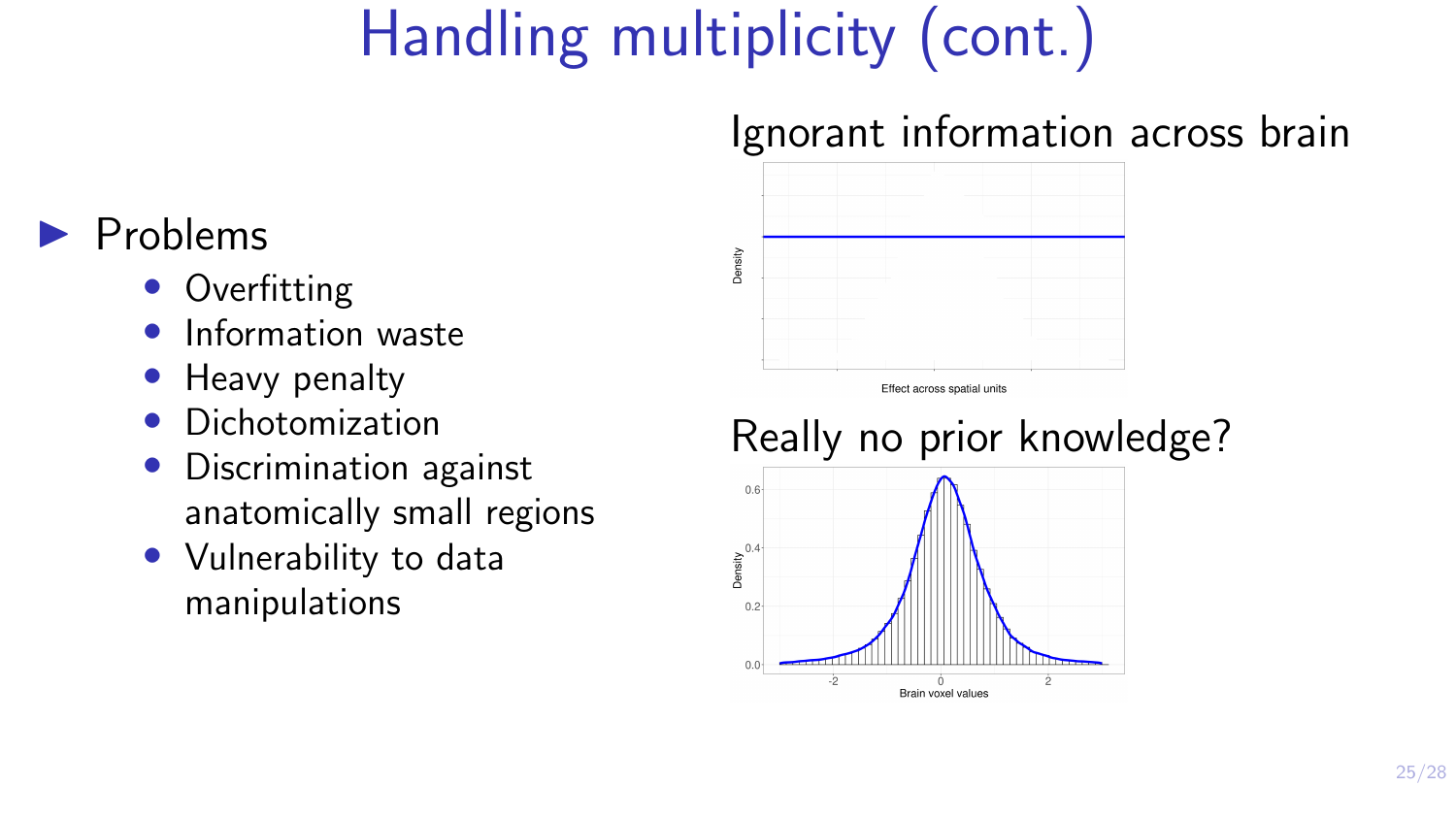## Region-based analysis

- $\triangleright$  One model integrating all ROIs: Bayesian multilevel model (BML)
	- Multiplicity dissolved
	- Likely high efficiency
	- Transparency: full results
	- Region specificity
	- No dichotomization
	- No discrimination against anatomically small regions
	- Less vulnerability to data manipulations

Program: RBA

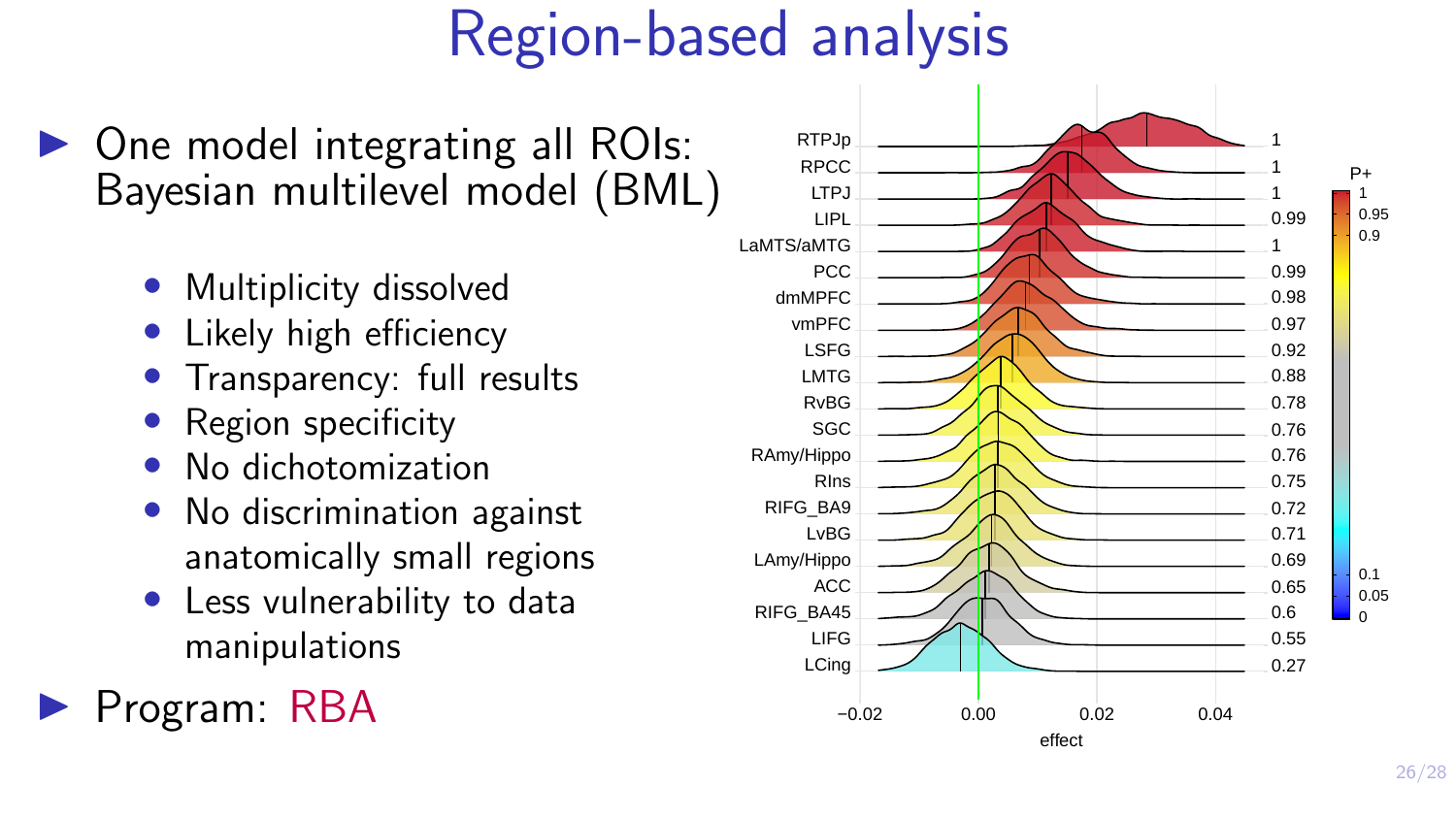## Matrix-based analysis

- Complexity of data structure
	- Conventional: massively univarate analysis  $+$  multiplicity
	- Hierarchical structure: BML
	- Multiplicity dissolved
- **Program: MBA**